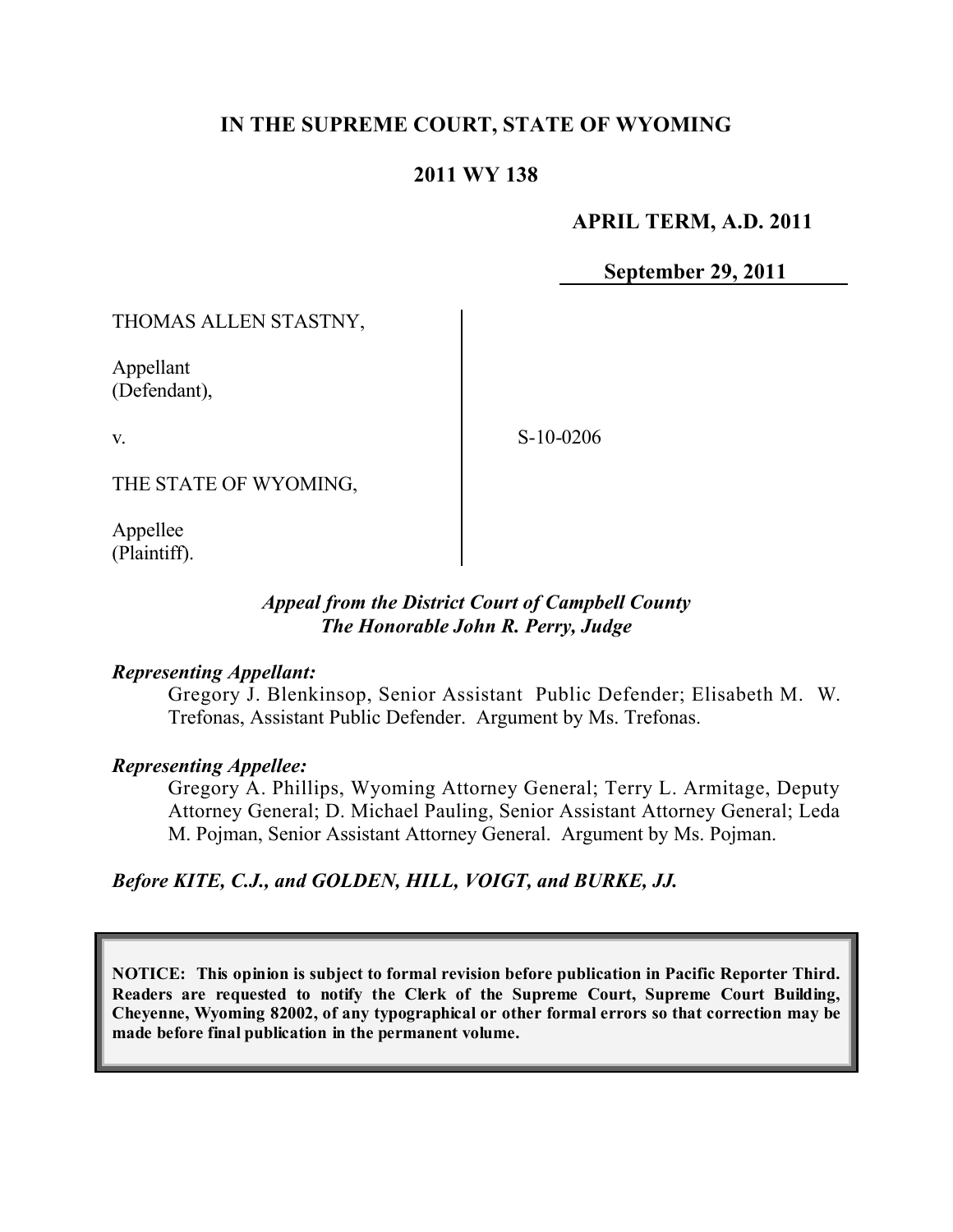### **VOIGT, Justice.**

[¶1] The appellant was convicted of one count of sexual abuse of a minor and one count of attempted sexual abuse of a minor. In this appeal from those convictions, the appellant challenges the district court's admission of evidence of a prior conviction, and he accuses the prosecutor of committing misconduct during closing argument. Finally, he relies upon the cumulative error doctrine. Finding no error, we affirm.

#### **ISSUES**

[¶2] 1. Does the doctrine of invited error bar the appellant from raising in this appeal issues concerning the admission of evidence of his prior conviction?

2. Did plain error occur as a result of prosecutorial misconduct during closing argument?

3. Does the doctrine of cumulative error require reversal of the appellant's convictions?

## **FACTS**

[¶3] The sordid details of the encounter between the appellant and his victim are not particularly relevant to our analysis of the appellate issues. Briefly stated, the State produced evidence that the appellant manually stroked the penis of a twelve-year-old boy and attempted to insert a finger into the boy's anus. Further, the State proved that DNA consistent with that of the appellant was found on a swab taken from the boy's penis.

### **DISCUSSION**

## *Does the doctrine of invited error bar the appellant from raising in this appeal issues concerning the admission of evidence of his prior conviction?*

[¶4] Where an objection has been made, we review a district court's decision as to the admissibility of evidence for abuse of discretion. *Majors v. State*, 2011 WY 63, ¶ 24, 252 P.3d 435, 441 (Wyo. 2011). Where "no objection is lodged in the trial court to the evidence challenged on appeal, we apply our plain error standard of review." *Roden v. State*, 2010 WY 11, 19, 225 P.3d 497, 500 (Wyo. 2010). These standards of review are inapplicable, however, where the appellant has not only failed to object at trial, but has affirmatively acted to introduce or allow introduction of the evidence. "[T]he doctrine of invited error prohibits a party from raising error on appeal that was induced by the party's own actions." *Martin v. State*, 2007 WY 76, ¶ 34, 157 P.3d 923, 930-31 (Wyo. 2007); *see also Bromley v. State*, 2007 WY 20, ¶ 35, 150 P.3d 1202, 1212 (Wyo. 2007) and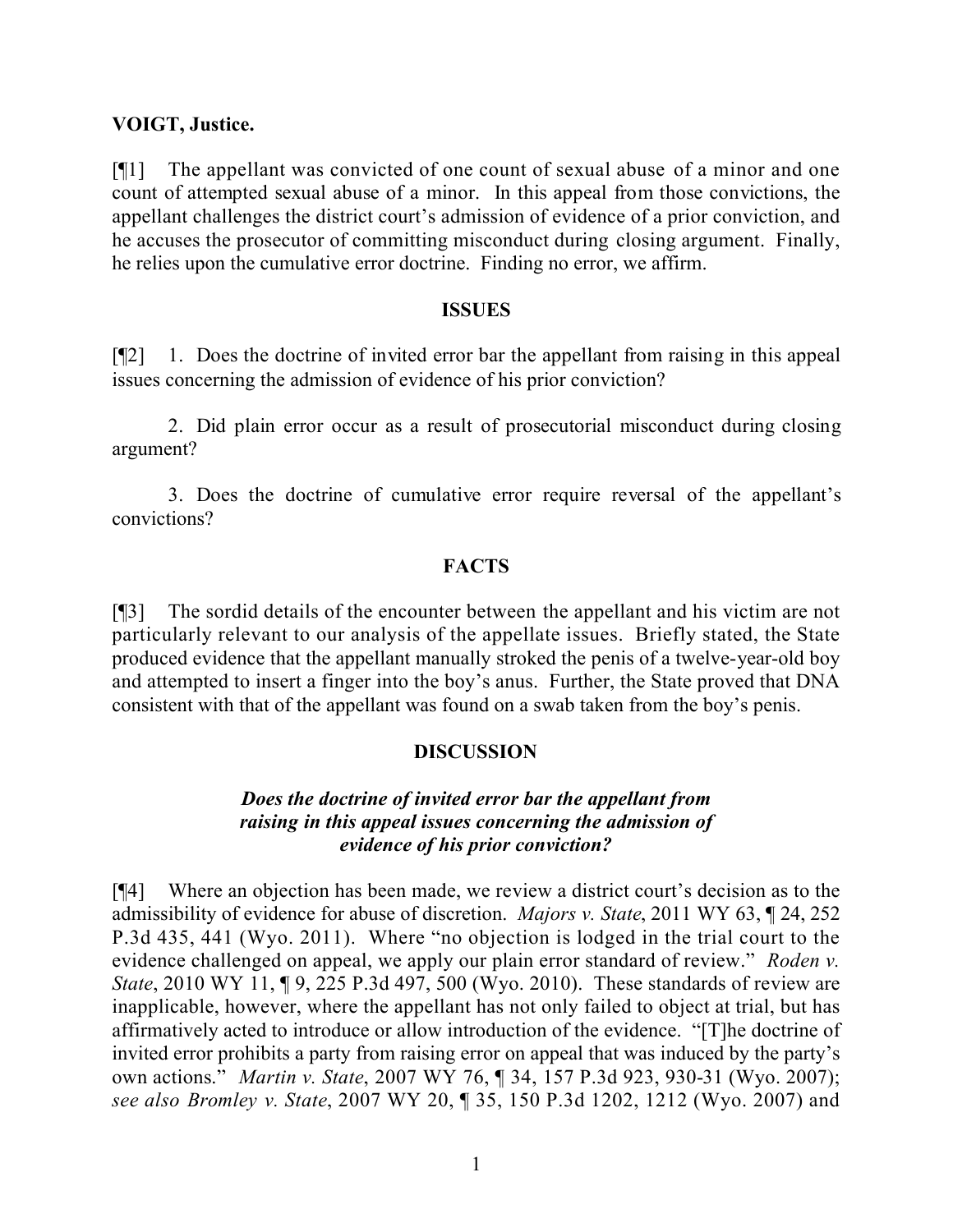*Butcher v. State*, 2005 WY 146, ¶ 29, 123 P.3d 543, 552 (Wyo. 2005). The invited error doctrine applies in this case.

[¶5] The appellant filed a pretrial motion seeking disclosure by the State of any evidence it intended to introduce under W.R.E. 404(b) or under W.R.E. 609. In a nutshell, W.R.E. 404(b) allows admission of uncharged misconduct evidence, under limited circumstances, if such evidence is probative of such things as motive or intent. W.R.E. 609, on the other hand, allows admission of evidence of prior criminal convictions, under limited circumstances, for the purpose of impeaching the credibility of a witness. The State's response to the appellant's motion indicated the State's intent to introduce evidence that the appellant had a prior conviction in Iowa for "lascivious acts with a child." While analyzing the evidence primarily under W.R.E. 404(b), the State reserved the right to argue for its admission under W.R.E. 609.

[¶6] The district court heard the motion during a pretrial conference several months before trial. In the midst of a brief generalized discussion concerning what the district court characterized as "the 404(b) issue," the following colloquy occurred:

[PROSECUTOR]: .... Probably goes more to 609.

THE COURT: All right. [Defense Counsel], what would you like me to know?

[DEFENSE COUNSEL]: Your Honor, certainly if [the appellant] intends to take the stand within the last ten years of him being released – I believe it was 2001 from custody – I would think that information should come in.

However, without [the appellant] taking the stand, I think this is exactly the type of material that we would hope to keep out. I think it's highly prejudicial. I think without [the appellant's] testimony, based on the evidence the State may introduce, I think there's a good possibility [the appellant] could be convicted, based almost wholly on this charge itself.

THE COURT: Okay. I'll take this one under advisement....

. . . .

[¶7] The chronology of events and non-events that followed leads us to the conclusion that the appellant is barred from raising this issue on appeal. To begin with, the district court never ruled upon the matter, and it does not appear from the record that the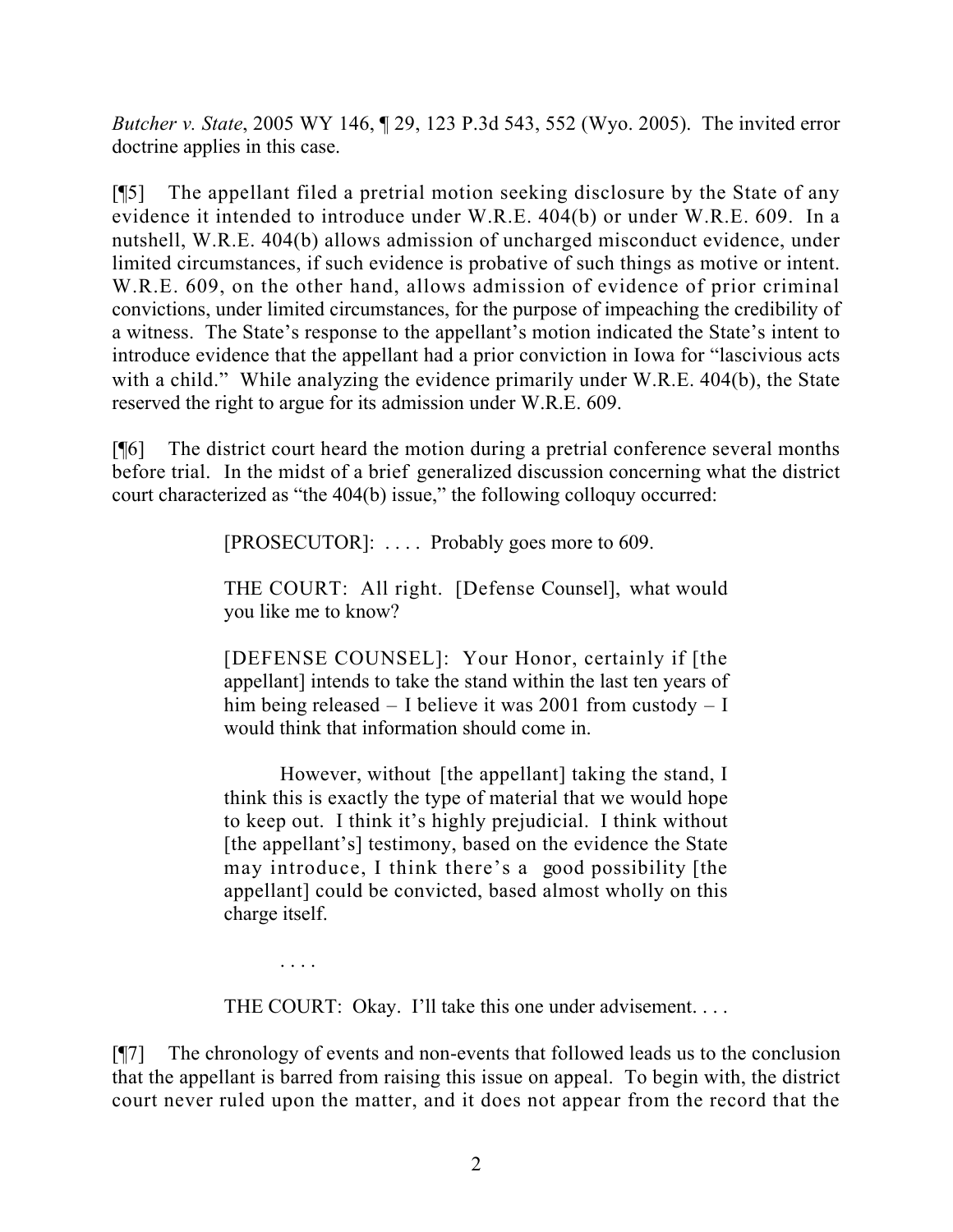appellant ever sought such a ruling. Further, the State did not mention the prior conviction during its opening statement or during the examination of any of its witnesses, and rested its case with no mention of the prior conviction. The appellant chose to testify, however, and *during direct examination by his own counsel*, the following exchange occurred:

> Q. Now, I want to ask you this, [appellant]. Are you a convicted felon?

A. Yes, I am.

Q. And what were you convicted for?

A. Lascivious acts with a minor.

Q. And when was that?

A. '98.

[¶8] The State cross-examined the appellant, with the prosecutor's first two questions being as follows:

> Q. Now, in response to [defense counsel's] question, you have been convicted of a felony, haven't you?

A. Yes.

Q. And that felony I believe you said was lascivious acts with a minor.

A. Yes.

[¶9] The Iowa conviction is not again mentioned in the record until, after a conference concerning jury instructions, the playing of a tape recording and a limiting instruction not related to this issue, the following discussion was had in chambers:

> [PROSECUTOR]: Your Honor, in the defendant's direct counsel elicited the fact that [the appellant] had been convicted of a prior felony. He stated that felony conviction was in 1998, and while that's correct, I think it is still a qualifying offense under Rule 609 because the information that we got from  $- I$  believe from Iowa indicates that his discharge and end of sentence was March 6, 2001, so it's well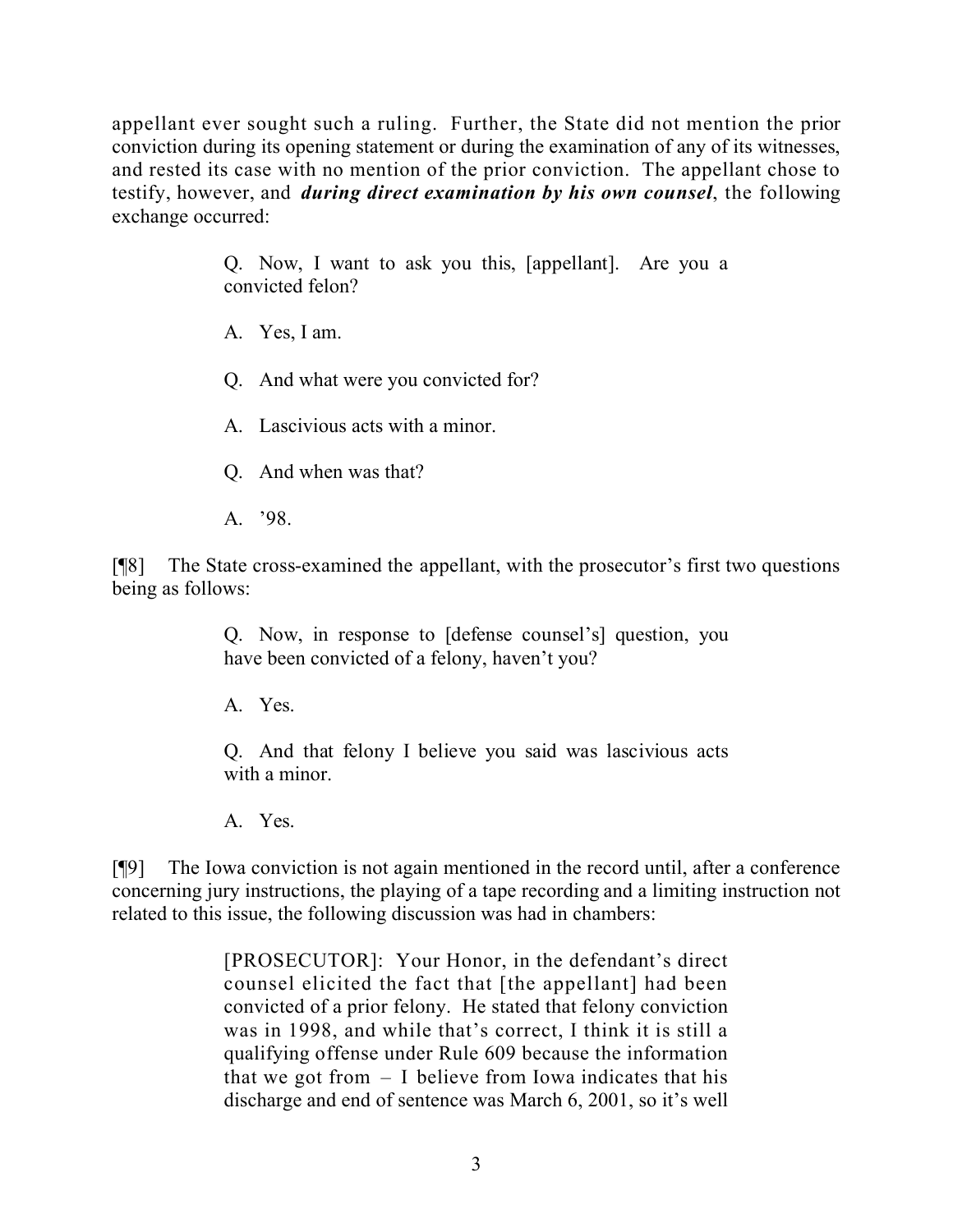within the ten years. And I'd like to for the record tender the copies that we have that were shared with defense.

THE COURT: All right. Very good.

[Defense Counsel], anything you want me to know about that?

[DEFENSE COUNSEL]: Excuse me. It's just for the purposes of the court file, not evidence.

[PROSECUTOR]: That's correct. I'm not offering that for the record. It's just the nature of a general proffer to clear up any confusion about whether or not it was proper to receive that 609 testimony.

THE COURT: The effect in timing of 609, yes. 609 pertains to a number of different touchstones. I'll include that in the court file.

All right. So take a look at the limiting instruction. We'll have everybody use the facilities.

[Defense Counsel], anything else?

[DEFENSE COUNSEL]: Will we be discussing the limiting instruction when we return?

[¶10] It is significant in regard to this appeal that defense counsel did not use this opportunity to place on the record any objection to admission of evidence of the prior conviction, and he did not ask for an instruction limiting its use to its intended purposes under W.R.E.  $609$ .<sup>1</sup> Furthermore, the State did not mention the prior conviction in its initial closing argument, nor in its rebuttal closing, even after defense counsel raised the issue of credibility. Apparently, defense counsel concluded that the district court was going to admit the evidence of the prior conviction, so counsel decided to take the sting out of that bite by asking the appellant about it before the State had a chance to do so. That is not an uncommon tactic. *See, e.g., Ramirez v. State*, 994 P.2d 970, 973 (Wyo. 2000) and *Gentry v. State*, 806 P.2d 1269, 1271-72 (Wyo. 1991). Whether or not it was

  $<sup>1</sup>$  As noted previously, counsel's mention of a limiting instruction was in regard to another matter.</sup>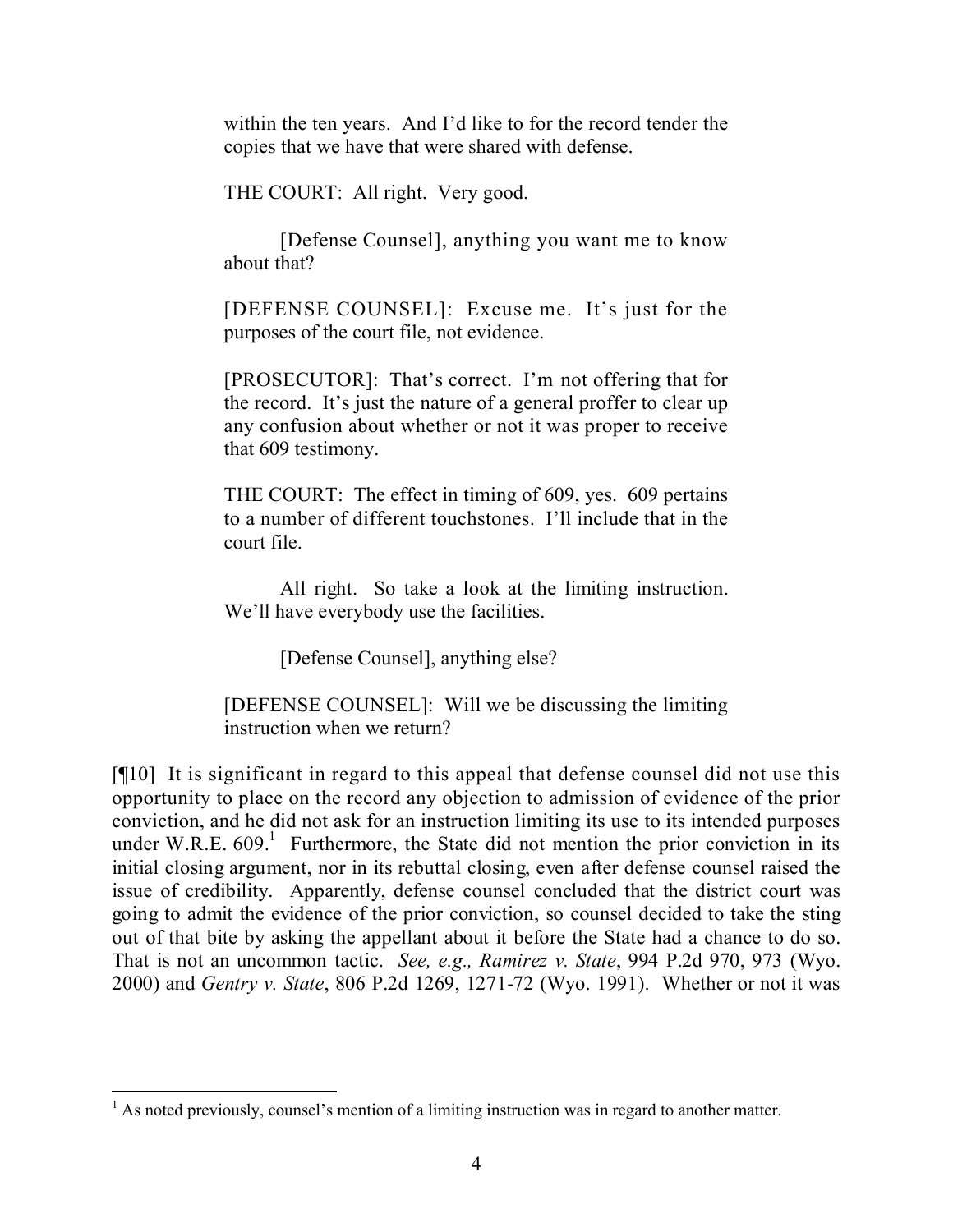error for that evidence to be admitted, its admission was not just invited by defense counsel, it was accomplished by defense counsel.<sup>2</sup>

# *Did plain error occur as a result of prosecutorial misconduct during closing argument?*

[¶11] There was no trial objection to the State's closing argument, so we review this contention under our plain error standard. *Dysthe v. State*, 2003 WY 20, ¶ 23, 63 P.3d 875, 884 (Wyo. 2003). Succinctly stated, to show plain error the appellant must prove that the record clearly reveals a transgression of an unequivocal rule of law, resulting in the denial of a substantial right, to the appellant's material prejudice. *Id*. We evaluate the prosecutor's allegedly offending remarks in the context of the entire argument, and we review "the entire record to determine whether the [appellant's] case was so prejudiced by the improper comments as to result in the denial of a fair trial." *Harris v. State*, 2008 WY 23, ¶ 14, 177 P.3d 1166, 1170 (Wyo. 2008) (quoting *Gleason v. State*, 2002 WY 161, ¶ 35, 57 P.3d 332, 344 (Wyo. 2002)). "We are reluctant to find plain error in a closing argument 'lest the trial court becomes required to control argument because opposing counsel does not object.'" *Id*. at 1171 (quoting *Marshall v. State*, 2005 WY 164, ¶ 14, 125 P.3d 269, 275 (Wyo. 2005)). In the instant case, the appellant alleges that the prosecutor intentionally misstated the evidence, which is, of course, improper. *See, e.g., Wilks v. State*, 2002 WY 100, ¶ 27, 49 P.3d 975, 987 (Wyo. 2002).

[¶12] The alleged crime in this case took place in the early morning hours on August 29, 2009. When allegations of the appellant's alleged misconduct with the victim were made known, the appellant was forcefully ejected from the house and beaten by several men who were present. Police officers responded to reports of the beating, and the appellant spoke briefly with them before he was taken to the hospital. When asked why he was assaulted, the appellant replied that "they were accusing me of touching these boys, which I didn't do."

[¶13] The officers continued to investigate the matter and at some point during that same day, they obtained a search warrant for the purpose of obtaining a "sexual assault kit"

  $2$  This scenario raises an interesting question. The district court and the parties appear to have determined that admissibility of this prior conviction was governed by W.R.E. 609, rather than W.R.E. 404(b). *See Robinson v. State*, 716 P.2d 364, 368 (Wyo. 1986) (once defendant becomes witness, admissibility of prior conviction evidence governed by W.R.E. 609). However, the district court never ruled whether the evidence was admissible under W.R.E. 609, and the evidence was not offered at trial by the State for the limited purpose of W.R.E. 609—impeaching the credibility of the witness—or for any purpose. Instead, the evidence was obtained from the appellant by his own counsel's questioning during direct examination, and defense counsel did not ask for a limiting instruction, whereby the district court would have instructed the jury to consider the evidence for its limited purpose. *See* W.R.E. 105. In other words, the prior conviction evidence went to the jury in an unlimited capacity, and could have been used by the jury as direct evidence of guilt. The interesting question is whether we should even be treating this as W.R.E. 609 evidence at this point.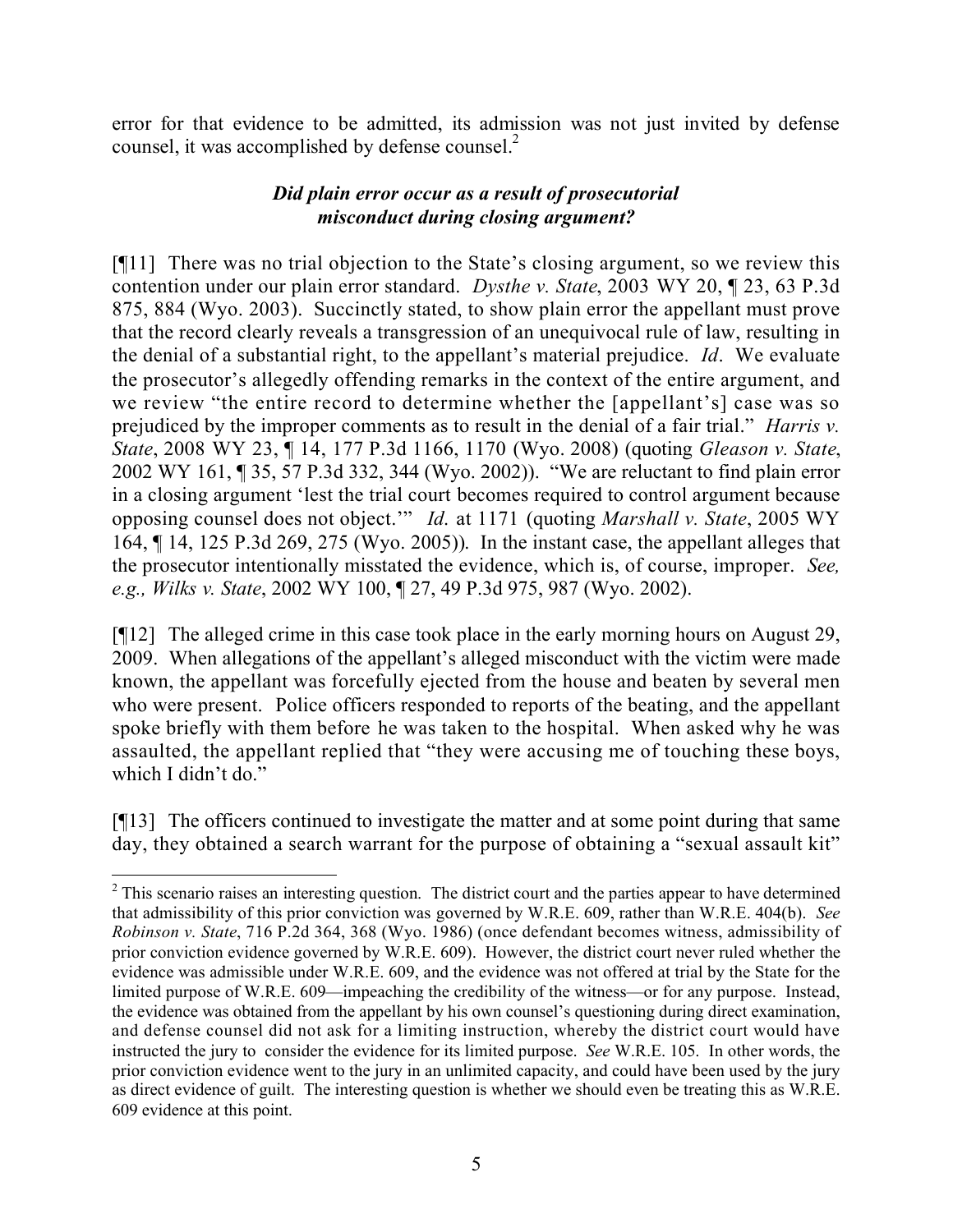body search of the appellant. They picked up the appellant at about 10:00 p.m. and took him to the local hospital for that purpose, where the requisite evidence was collected by a nurse. At trial, the appellant testified as follows in that regard:

Q. Okay. Where did you give a statement to police at?

A. Well, I kind of give them a statement when they came over the first time. I was kind of out of it. They come over and was saying, you know – because my roommate called the cops and said, Why aren't these guys arrested for beating the crap out of him? There's a lot of stuff going on at this house you guys need to look at. They said, We're looking into it, you know.

And then the last statement I gave to them was probably when they come and arrested me like at midnight or something like that. They told me I needed to come in and do a rape kit or whatever, sexual kit.

Q. Do you do that?

A. Yes.

Q. And did you do it voluntarily?

A. Oh, yes.

Q. What happened after that?

A. After that – they told me I wasn't going to be arrested, but they handcuffed me anyway. Told me it was for my safety but after – after all of the tests were done, then that's when they said I had to arrest you. They said I was arrested for first and second-degree sexual assault.

[¶14] The appellant further testified at trial that, during the night of the incident, he had been drinking heavily and had passed out in the victim's room. He testified that he twice briefly became conscious, once noticing "a brown head in my lap," and once noticing "somebody was either sticking their dick or finger in my mouth." During closing argument, the prosecutor commented as follows regarding the appellant's version of what had happened, with the highlighted portion being that to which objection is now made: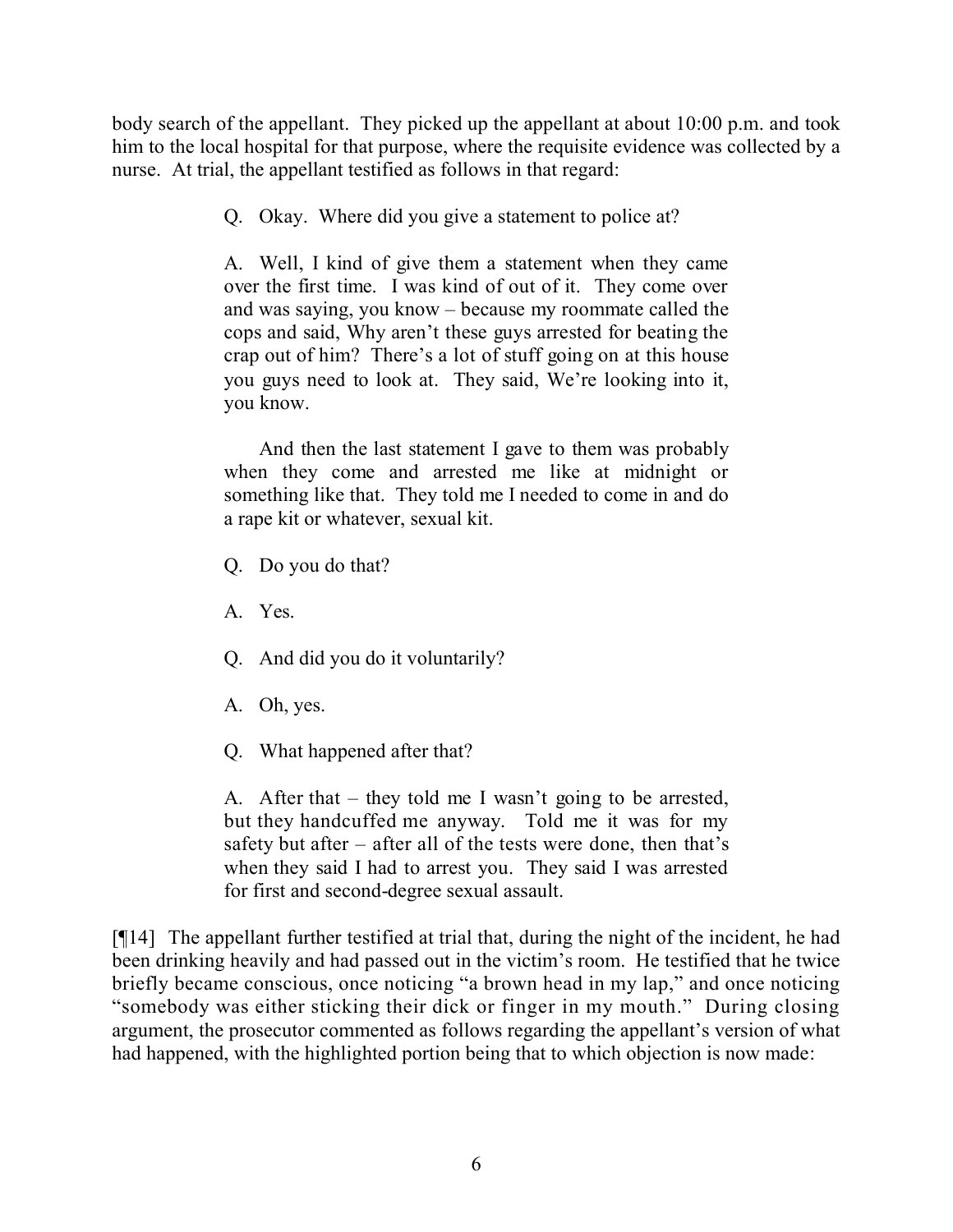Now, the defendant has said he didn't do it, and his version of the facts would state to you that he was the one who was the victim. He was the one who was assaulted by a 12-year-old boy. That's the defendant's version; that somewhere around four to five o'clock in the morning he passed out and he was sexually assaulted by [the victim] sticking his penis in his mouth . . . . And that he had a flash of consciousness that he just knew that someone was doing that, he didn't know who, but he knew someone was doing that. He also knew at some point somebody had their head in his crotch.

And that was what you heard the defendant say on the stand.

The thing that's interesting about this is that this is so situational. You heard the testimony from [the victim] about defendant licking his hand and putting it on his penis. And you know that DNA was – a DNA test was taken later that day, and you've heard testimony that [the victim] didn't shower, he didn't change his clothes or pants, and so that results in the test.

And so we are faced at this point with one really absolute rock-solid fact, and that is the report of a crime lab. The report of the crime lab is that they find DNA that is not from [the victim] on this 12-year-old boy's penis. It's from another source.

It is, as they say, foreign to the provider. It is not his, and the question then becomes, well, whose is it? Now, remember that they've taken [the victim's] DNA, and that sample is done and it's boxed and it's separate and it's held separately and it's sealed. Later that same night, or actually earlier the next morning on the 30th, they go ahead and get [the appellant], and they go take another kit and they take a test of [the appellant]. They do a sexual assault kit, and they do a blood reference. They said they do a blood spot, and that becomes [the appellant's] reference. [The appellant's] reference is then sent. These are kept separate. You've heard [the laboratory technician] talk about how they do that and how careful they are and why they do that and how carefully handled they are, kept completely separate, and the controls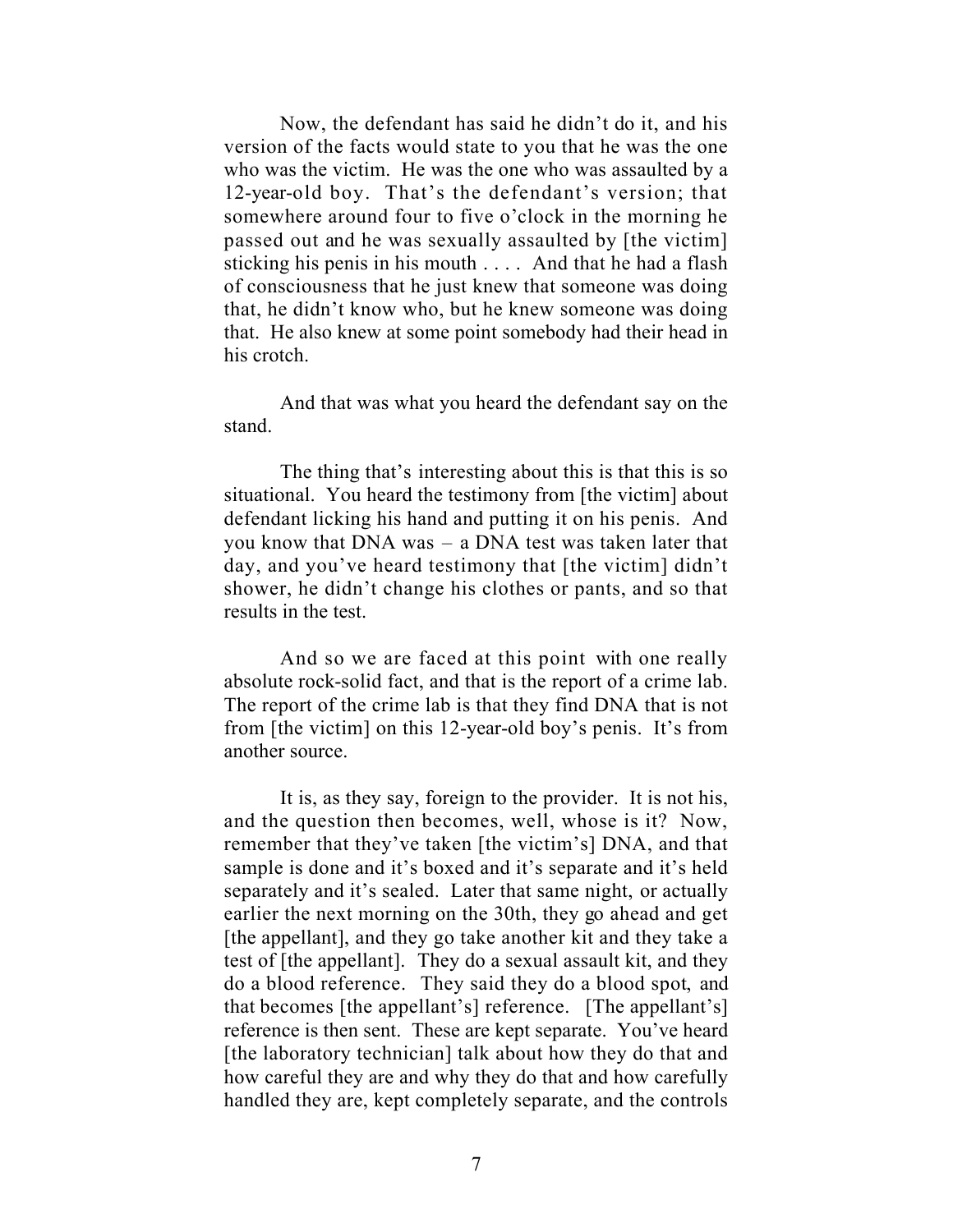are used to make sure that there's no possibility of contamination.

And then they run that test. And after that test is run, then they see if there's a comparison. And what do you know? They find in their comparison that the DNA sample that they have obtained from [the victim's] penis is consistent with the defendant's DNA.

Folks, it didn't come there from the DNA fairy. It came there one of two ways. It either came there as [the victim] told you, after he licked his hand and put it on his penis, or it came there as the defendant tells you, because he was sexually assaulted and someone stuck their penis - actually [the victim] stuck his penis in the defendant's mouth.

That essential, incontrovertible fact, is the fact that you take with you into the jury room.

The defendant has testified, and we would suggest a good deal of his testimony is essentially self-serving. *The issue about how do you explain the findings on the laboratory report that come out on January 25th are really the reason you hear what you've heard today from the defendant, because there's got to be some reason* – *he knows there's some* – *there's got to be some explanation because nobody believes in the DNA fairy.*

Once that crime lab report comes out, he needs a way to explain it. *And you heard his explanation*; that he was so drunk that he really didn't remember this blackout hour, the missing hour.

[¶15] The appellant was formally interviewed by the police on September 1, 2009, just before going to a bond hearing. During that interview, he told the police essentially the same version of events to which he testified at trial. The crux of the appellant's present argument is that the prosecutor misstated the evidence in the above passage, or at least asked the jury to make an improper inference based on that evidence, by alleging that the appellant fabricated his version of the events after he learned of the DNA results, when, in fact, he had told the same story to the police officers on September 1.

[¶16] This is precisely the type of case in which we are reluctant to find plain error in a prosecutor's closing argument. The questioned statement is not such a clear violation of